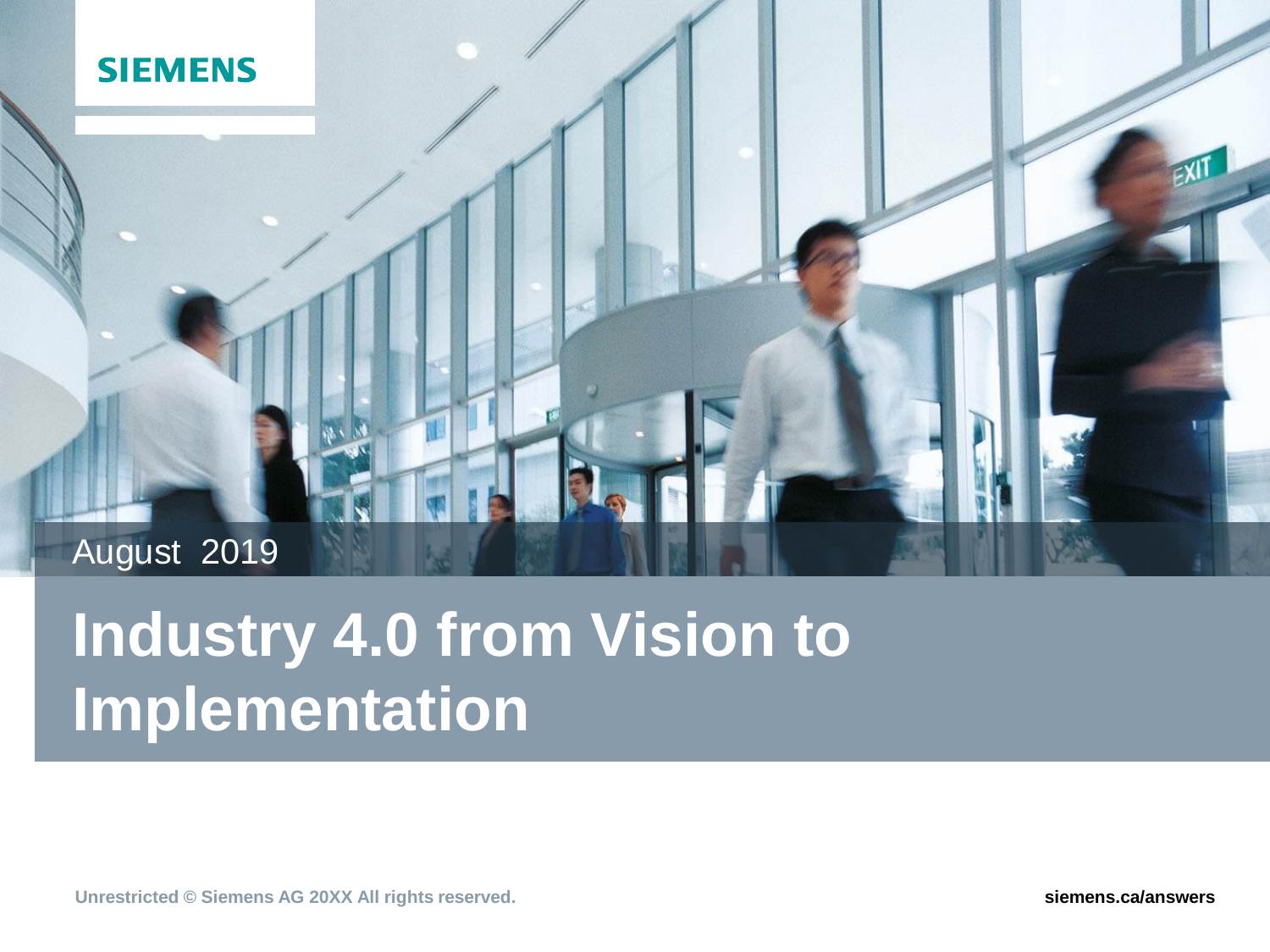

## **Digitalization Areas in low volumes manufacturing**



**Unrestricted © Siemens AG 2015 All rights reserved.**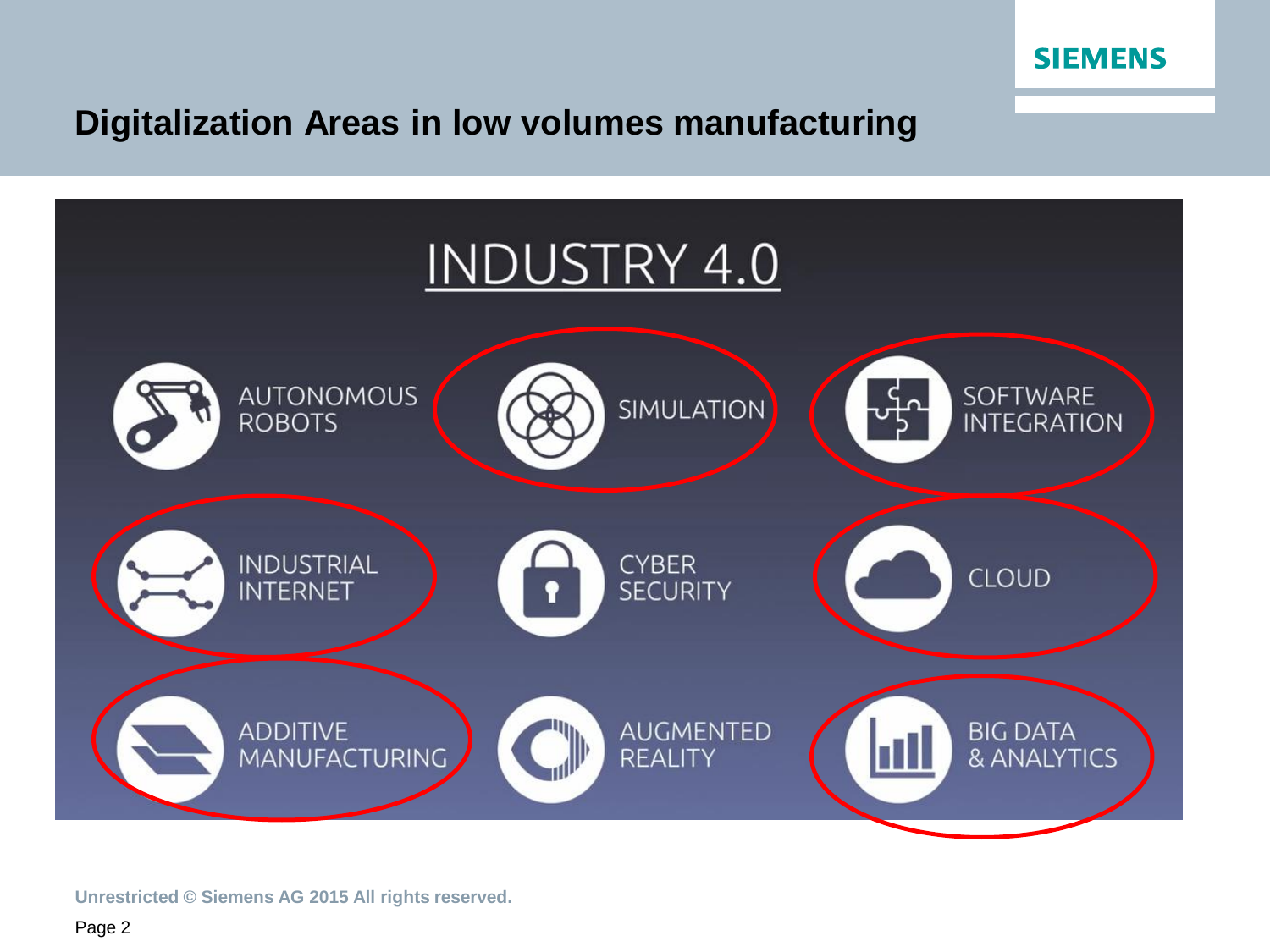

#### **Just like LEAN, it's not just for manufacturing**

*Sales and marketing tools Design and engineering*

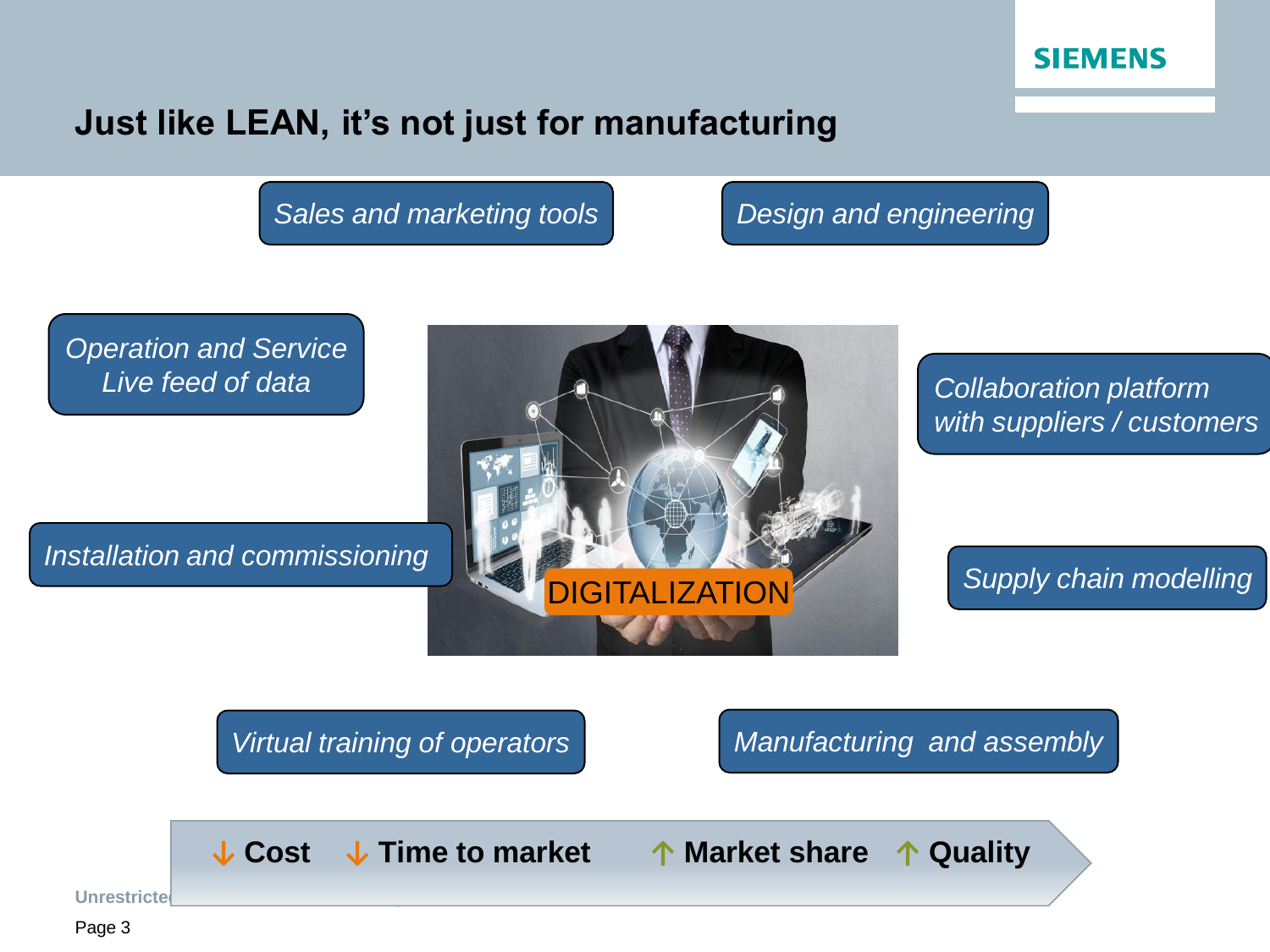#### **SIEMENS**

# **Vision**



Paper instructions



Complex operations supported by pictures

| <b>Yesterday</b>                            | <b>Industry 4.0</b>                                 |
|---------------------------------------------|-----------------------------------------------------|
| Instructions delivered to the               | Electronic work instruction                         |
| shop on paper                               | 3D CAD models                                       |
| On the job training                         | Knowledge captured and                              |
| Tribal knowledge                            | continuously improved                               |
| Data collection in paper form               | Digital Twin captures data<br>throughout life cycle |
| Many system / software not<br>communicating | Software integration                                |
| Scheduled maintenance                       | Predictive maintenance                              |
| No equipment monitoring                     | Live diagnostic of equipment                        |
| Many manual data manipulation               | Automation of processes                             |
| Little automation                           | Reports/KPI generated live                          |



3D Electronic Work instructions



Live Shop performance reports